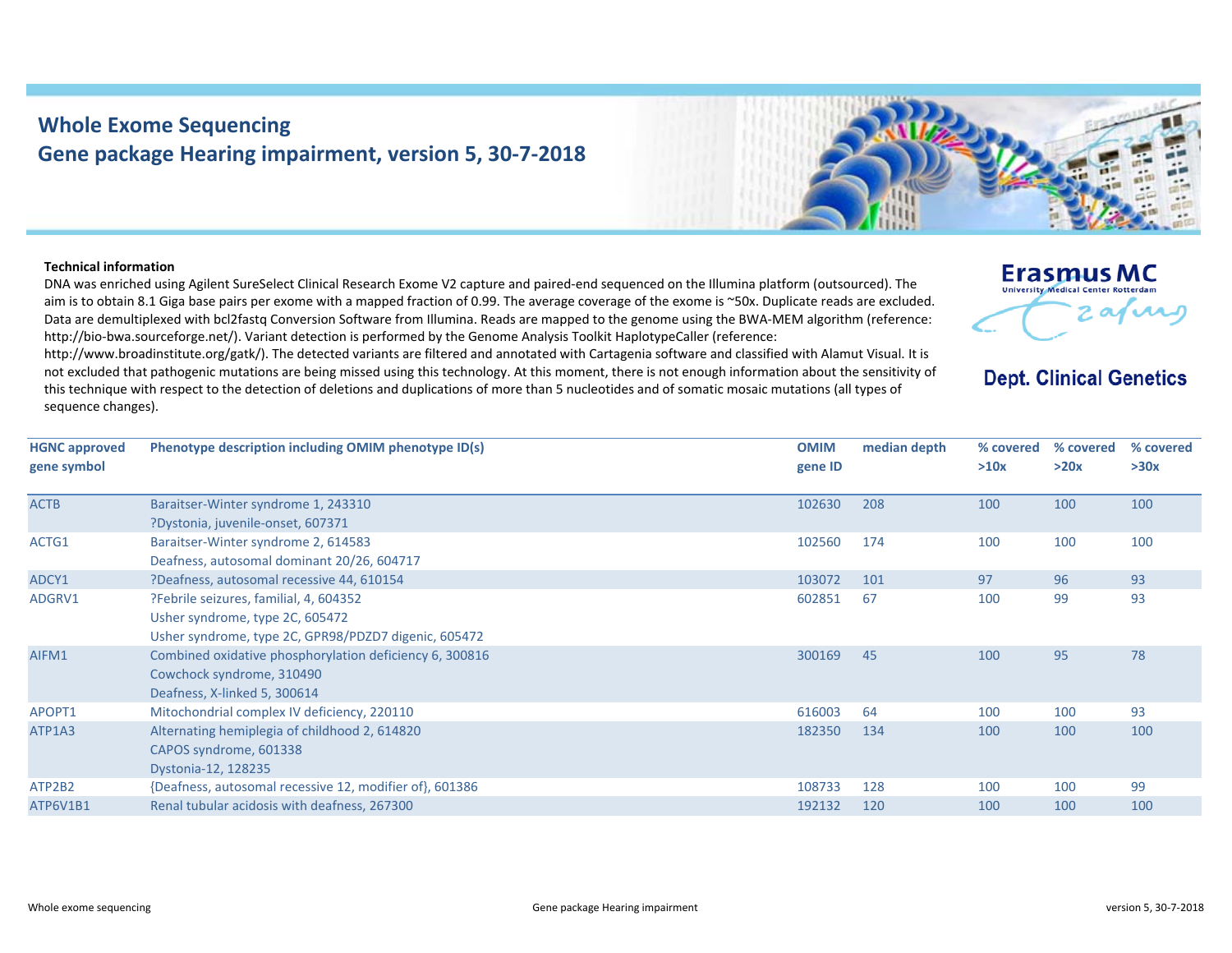| <b>HGNC approved</b><br>gene symbol | Phenotype description including OMIM phenotype ID(s)                  | <b>OMIM</b><br>gene ID | median depth | % covered<br>>10x | % covered<br>>20x | % covered<br>>30x |
|-------------------------------------|-----------------------------------------------------------------------|------------------------|--------------|-------------------|-------------------|-------------------|
|                                     |                                                                       |                        |              |                   |                   |                   |
| BCS1L                               | Bjornstad syndrome, 262000                                            | 603647                 | 165          | 100               | 100               | 100               |
|                                     | GRACILE syndrome, 603358                                              |                        |              |                   |                   |                   |
|                                     | Leigh syndrome, 256000                                                |                        |              |                   |                   |                   |
|                                     | Mitochondrial complex III deficiency, nuclear type 1, 124000          |                        |              |                   |                   |                   |
| BDP1                                | No OMIM phenotype                                                     | 607012                 | 49           | 99                | 92                | 77                |
| <b>BSND</b>                         | Bartter syndrome, type 4a, 602522                                     | 606412                 | 114          | 100               | 100               | 100               |
|                                     | Sensorineural deafness with mild renal dysfunction, 602522            |                        |              |                   |                   |                   |
| CABP2                               | Deafness, autosomal recessive 93, 614899                              | 607314                 | 81           | 100               | 100               | 95                |
| CACNA1D                             | Primary aldosteronism, seizures, and neurologic abnormalities, 615474 | 114206                 | 90           | 100               | 99                | 96                |
|                                     | Sinoatrial node dysfunction and deafness, 614896                      |                        |              |                   |                   |                   |
| CCDC50                              | ?Deafness, autosomal dominant 44, 607453                              | 611051                 | 62           | 100               | 100               | 94                |
| CD164                               | ?Deafness, autosomal dominant 66, 616969                              | 603356                 | 71           | 100               | 100               | 92                |
| CDC14A                              | Deafness, autosomal recessive 105, 616958                             | 603504                 | 67           | 100               | 99                | 89                |
| CDH <sub>23</sub>                   | Deafness, autosomal recessive 12, 601386                              | 605516                 | 123          | 100               | 100               | 100               |
|                                     | {Pituitary adenoma 5, multiple types}, 617540                         |                        |              |                   |                   |                   |
|                                     | Usher syndrome, type 1D, 601067                                       |                        |              |                   |                   |                   |
|                                     | Usher syndrome, type 1D/F digenic, 601067                             |                        |              |                   |                   |                   |
| CEACAM16                            | Deafness, autosomal dominant 4B, 614614                               | 614591                 | 84           | 100               | 100               | 100               |
| <b>CEP78</b>                        | Cone-rod dystrophy and hearing loss, 617236                           | 617110                 | 65           | 100               | 98                | 85                |
| CIB <sub>2</sub>                    | Deafness, autosomal recessive 48, 609439                              | 605564                 | 175          | 100               | 100               | 100               |
|                                     | Usher syndrome, type IJ, 614869                                       |                        |              |                   |                   |                   |
| CLDN14                              | Deafness, autosomal recessive 29, 614035                              | 605608                 | 59           | 100               | 94                | 87                |
| CLIC5                               | ?Deafness, autosomal recessive 103, 616042                            | 607293                 | 65           | 100               | 100               | 99                |
| <b>CLPP</b>                         | Perrault syndrome 3, 614129                                           | 601119                 | 120          | 100               | 100               | 100               |
| CLRN1                               | Retinitis pigmentosa 61, 614180                                       | 606397                 | 77           | 100               | 100               | 93                |
|                                     | Usher syndrome, type 3A, 276902                                       |                        |              |                   |                   |                   |
| <b>COCH</b>                         | Deafness, autosomal dominant 9, 601369                                | 603196                 | 60           | 98                | 95                | 92                |
| <b>COL11A1</b>                      | Fibrochondrogenesis 1, 228520                                         | 120280                 | 53           | 100               | 98                | 84                |
|                                     | {Lumbar disc herniation, susceptibility to}, 603932                   |                        |              |                   |                   |                   |
|                                     | Marshall syndrome, 154780                                             |                        |              |                   |                   |                   |
|                                     | Stickler syndrome, type II, 604841                                    |                        |              |                   |                   |                   |
| <b>COL11A2</b>                      | Deafness, autosomal dominant 13, 601868                               | 120290                 | 96           | 100               | 100               | 98                |
|                                     | Deafness, autosomal recessive 53, 609706                              |                        |              |                   |                   |                   |
|                                     | Fibrochondrogenesis 2, 614524                                         |                        |              |                   |                   |                   |
|                                     | Otospondylomegaepiphyseal dysplasia, autosomal dominant, 184840       |                        |              |                   |                   |                   |
|                                     | Otospondylomegaepiphyseal dysplasia, autosomal recessive, 215150      |                        |              |                   |                   |                   |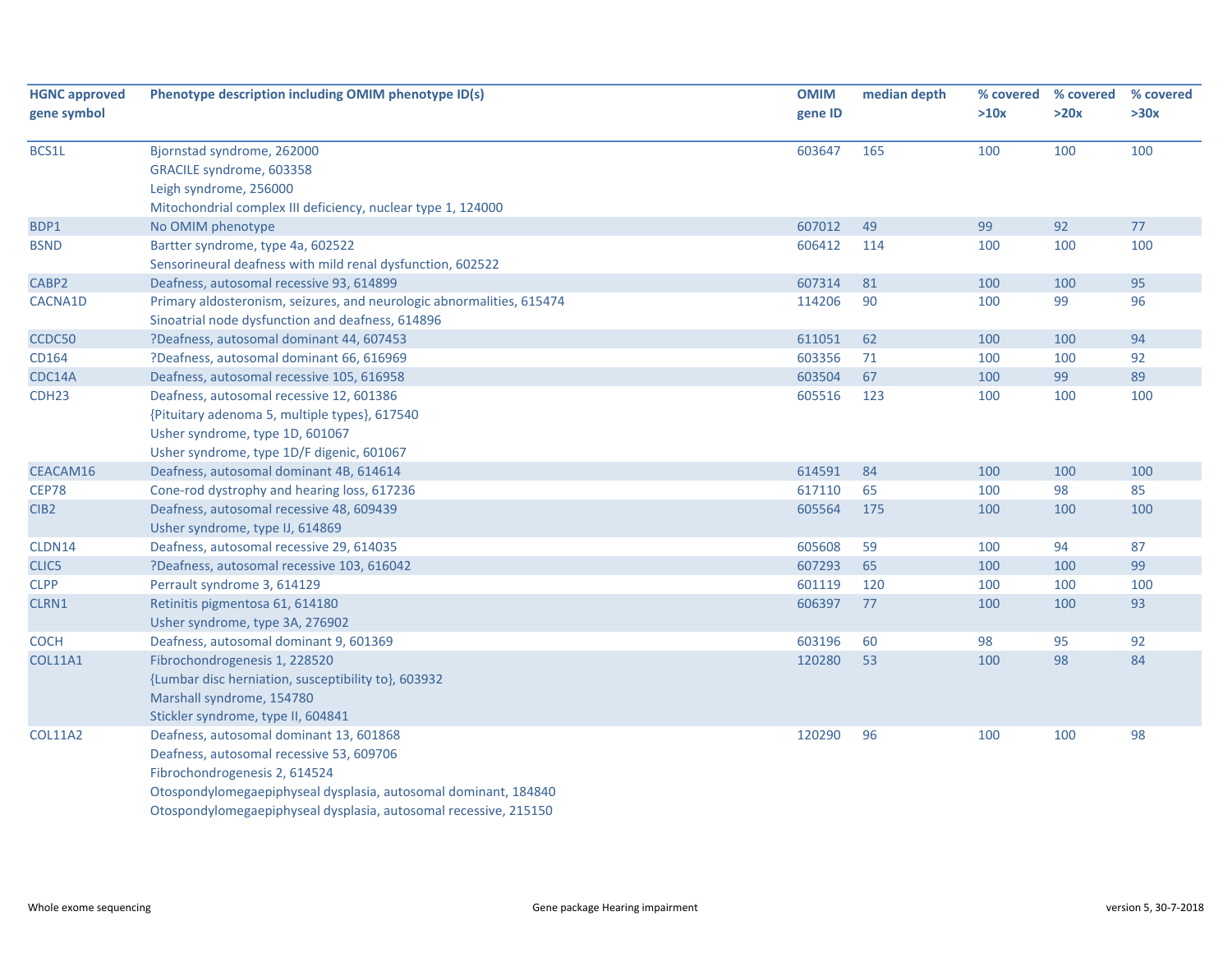| <b>HGNC approved</b><br>gene symbol | Phenotype description including OMIM phenotype ID(s)                                                                                                                                                                                                                                                                                                                                                                                                                                                                                                                                                                                                                                                      | <b>OMIM</b><br>gene ID | median depth | % covered<br>>10x | % covered<br>>20x | % covered<br>>30x |
|-------------------------------------|-----------------------------------------------------------------------------------------------------------------------------------------------------------------------------------------------------------------------------------------------------------------------------------------------------------------------------------------------------------------------------------------------------------------------------------------------------------------------------------------------------------------------------------------------------------------------------------------------------------------------------------------------------------------------------------------------------------|------------------------|--------------|-------------------|-------------------|-------------------|
| COL2A1                              | Achondrogenesis, type II or hypochondrogenesis, 200610<br>Avascular necrosis of the femoral head, 608805<br>Czech dysplasia, 609162<br>Epiphyseal dysplasia, multiple, with myopia and deafness, 132450<br>Kniest dysplasia, 156550<br>Legg-Calve-Perthes disease, 150600<br>Osteoarthritis with mild chondrodysplasia, 604864<br>Platyspondylic skeletal dysplasia, Torrance type, 151210<br>SED congenita, 183900<br>SMED Strudwick type, 184250<br>Spondyloepiphyseal dysplasia, Stanescu type, 616583<br>Spondyloperipheral dysplasia, 271700<br>Stickler sydrome, type I, nonsyndromic ocular, 609508<br>Stickler syndrome, type I, 108300<br>Vitreoretinopathy with phalangeal epiphyseal dysplasia | 120140                 | 92           | 100               | 100               | 98                |
| COL4A3                              | Alport syndrome, autosomal dominant, 104200<br>Alport syndrome, autosomal recessive, 203780<br>Hematuria, benign familial, 141200                                                                                                                                                                                                                                                                                                                                                                                                                                                                                                                                                                         | 120070                 | 54           | 100               | 95                | 83                |
| COL4A4                              | Alport syndrome, autosomal recessive, 203780<br>Hematuria, familial benign                                                                                                                                                                                                                                                                                                                                                                                                                                                                                                                                                                                                                                | 120131                 | 61           | 100               | 99                | 91                |
| COL4A5                              | Alport syndrome, 301050                                                                                                                                                                                                                                                                                                                                                                                                                                                                                                                                                                                                                                                                                   | 303630                 | 35           | 99                | 84                | 54                |
| COL4A6                              | ?Deafness, X-linked 6, 300914                                                                                                                                                                                                                                                                                                                                                                                                                                                                                                                                                                                                                                                                             | 303631                 | 53           | 100               | 97                | 82                |
| COL9A1                              | ?Epiphyseal dysplasia, multiple, 6, 614135<br>Stickler syndrome, type IV, 614134                                                                                                                                                                                                                                                                                                                                                                                                                                                                                                                                                                                                                          | 120210                 | 57           | 100               | 97                | 87                |
| COL9A2                              | Epiphyseal dysplasia, multiple, 2, 600204<br>?Stickler syndrome, type V, 614284                                                                                                                                                                                                                                                                                                                                                                                                                                                                                                                                                                                                                           | 120260                 | 99           | 100               | 100               | 96                |
| <b>CRYM</b>                         | Deafness, autosomal dominant 40, 616357                                                                                                                                                                                                                                                                                                                                                                                                                                                                                                                                                                                                                                                                   | 123740                 | 66           | 100               | 100               | 97                |
| DCDC2                               | ?Deafness, autosomal recessive 66, 610212<br>Nephronophthisis 19, 616217<br>Sclerosing cholangitis, neonatal, 617394                                                                                                                                                                                                                                                                                                                                                                                                                                                                                                                                                                                      | 605755                 | 86           | 100               | 99                | 93                |
| <b>DIABLO</b>                       | Deafness, autosomal dominant 64, 614152                                                                                                                                                                                                                                                                                                                                                                                                                                                                                                                                                                                                                                                                   | 605219                 | 96           | 100               | 100               | 98                |
| DIAPH1                              | Deafness, autosomal dominant 1, 124900<br>Seizures, cortical blindness, microcephaly syndrome, 616632                                                                                                                                                                                                                                                                                                                                                                                                                                                                                                                                                                                                     | 602121                 | 77           | 100               | 98                | 88                |
| DIAPH <sub>3</sub>                  | Auditory neuropathy, autosomal dominant, 1, 609129                                                                                                                                                                                                                                                                                                                                                                                                                                                                                                                                                                                                                                                        | 614567                 | 55           | 100               | 98                | 85                |
| DMXL2                               | ?Deafness, autosomal dominant 71, 617605<br>?Polyendocrine-polyneuropathy syndrome, 616113                                                                                                                                                                                                                                                                                                                                                                                                                                                                                                                                                                                                                | 612186                 | 58           | 100               | 98                | 89                |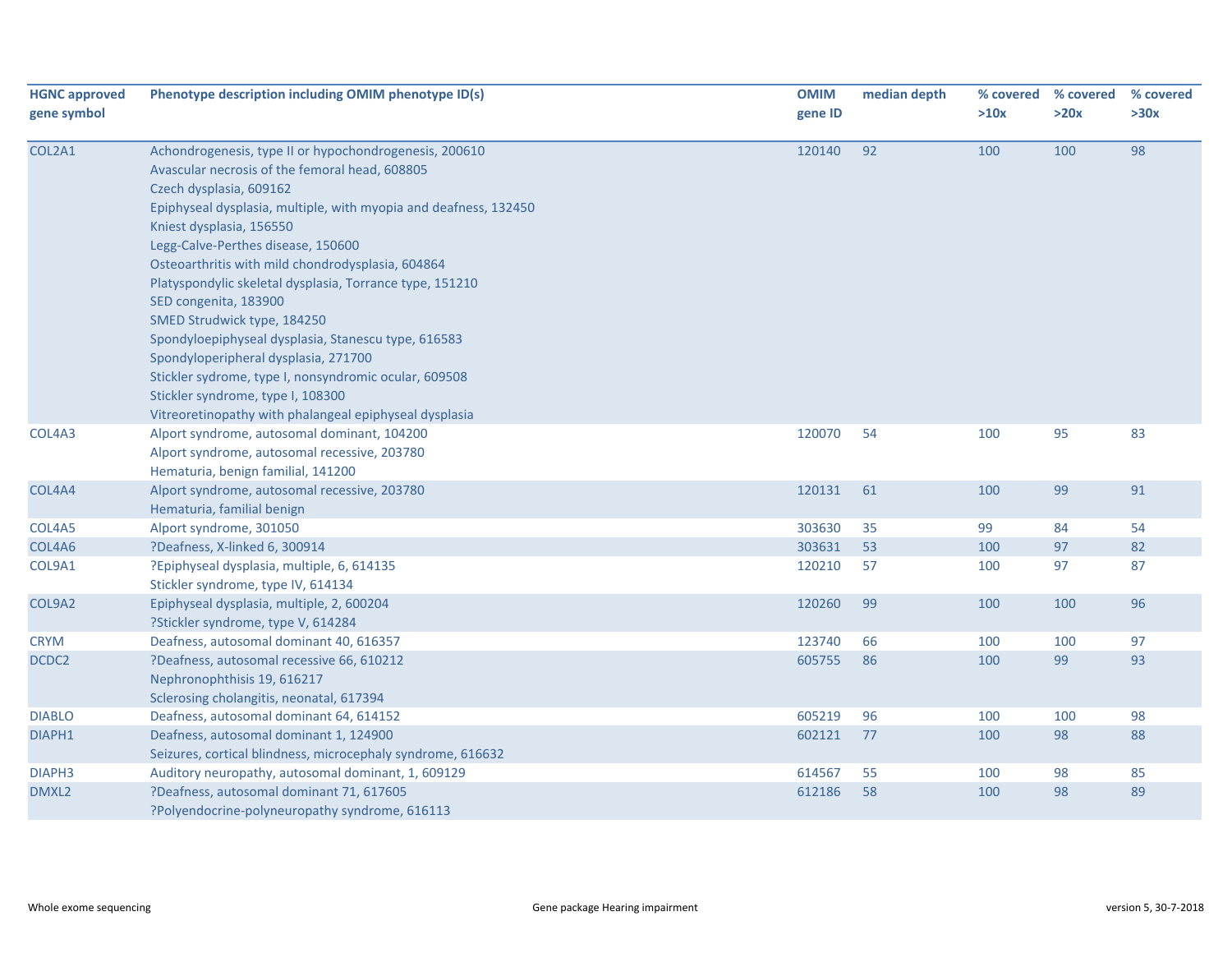| <b>HGNC approved</b> | Phenotype description including OMIM phenotype ID(s)                              | <b>OMIM</b> | median depth | % covered | % covered | % covered |
|----------------------|-----------------------------------------------------------------------------------|-------------|--------------|-----------|-----------|-----------|
| gene symbol          |                                                                                   | gene ID     |              | >10x      | >20x      | >30x      |
| <b>DSPP</b>          | Deafness, autosomal dominant 39, with dentinogenesis, 605594                      | 125485      | 31           | 78        | 56        | 46        |
|                      | Dentin dysplasia, type II, 125420                                                 |             |              |           |           |           |
|                      | Dentinogenesis imperfecta, Shields type II, 125490                                |             |              |           |           |           |
|                      | Dentinogenesis imperfecta, Shields type III, 125500                               |             |              |           |           |           |
| EDN3                 | Central hypoventilation syndrome, congenital, 209880                              | 131242      | 85           | 100       | 100       | 100       |
|                      | {Hirschsprung disease, susceptibility to, 4}, 613712                              |             |              |           |           |           |
|                      | Waardenburg syndrome, type 4B, 613265                                             |             |              |           |           |           |
| <b>EDNRB</b>         | ABCD syndrome, 600501                                                             | 131244      | 86           | 100       | 100       | 99        |
|                      | {Hirschsprung disease, susceptibility to, 2}, 600155                              |             |              |           |           |           |
|                      | Waardenburg syndrome, type 4A, 277580                                             |             |              |           |           |           |
| ELMOD3               | ?Deafness, autosomal recessive 88, 615429                                         | 615427      | 88           | 100       | 100       | 94        |
| EPS8                 | ?Deafness, autosomal recessive 102, 615974                                        | 600206      | 59           | 100       | 99        | 89        |
| EPS8L2               | Deafness autosomal recessive 106, 617637                                          | 614988      | 120          | 100       | 98        | 94        |
| ERAL1                | Perrault syndrome 6, 617565                                                       | 607435      | 111          | 100       | 100       | 100       |
| <b>ESPN</b>          | Deafness, autosomal recessive 36, 609006                                          | 606351      | 101          | 98        | 89        | 81        |
|                      | Deafness, neurosensory, without vestibular involvement, autosomal dominant        |             |              |           |           |           |
| ESRP1                | ?Deafness, autosomal recessive 109, 618013                                        | 612959      | 56           | 100       | 98        | 88        |
| <b>ESRRB</b>         | Deafness, autosomal recessive 35, 608565                                          | 602167      | 143          | 100       | 100       | 100       |
| EXOSC2               | Short stature, hearing loss, retinitis pigmentosa, and distinctive facies, 617763 | 602238      | 61           | 100       | 100       | 95        |
| EYA1                 | Anterior segment anomalies with or without cataract, 602588                       | 601653      | 80           | 100       | 100       | 92        |
|                      | Branchiootic syndrome 1, 602588                                                   |             |              |           |           |           |
|                      | Branchiootorenal syndrome 1, with or without cataracts, 113650                    |             |              |           |           |           |
|                      | ?Otofaciocervical syndrome, 166780                                                |             |              |           |           |           |
| EYA4                 | ?Cardiomyopathy, dilated, 1J, 605362                                              | 603550      | 53           | 100       | 99        | 88        |
|                      | Deafness, autosomal dominant 10, 601316                                           |             |              |           |           |           |
| FGF3                 | Deafness, congenital with inner ear agenesis, microtia, and microdontia, 610706   | 164950      | 118          | 100       | 100       | 100       |
| FOXI1                | Enlarged vestibular aqueduct, 600791                                              | 601093      | 135          | 100       | 100       | 100       |
| GAB1                 | ?Deafness, autosomal recessive 26, 605428                                         | 604439      | 63           | 100       | 99        | 95        |
| GATA3                | Hypoparathyroidism, sensorineural deafness, and renal dysplasia, 146255           | 131320      | 158          | 100       | 100       | 100       |
| GIPC3                | Deafness, autosomal recessive 15, 601869                                          | 608792      | 107          | 99        | 93        | 91        |
| GJB <sub>2</sub>     | Bart-Pumphrey syndrome, 149200                                                    | 121011      | 140          | 100       | 100       | 100       |
|                      | Deafness, autosomal dominant 3A, 601544                                           |             |              |           |           |           |
|                      | Deafness, autosomal recessive 1A, 220290                                          |             |              |           |           |           |
|                      | Hystrix-like ichthyosis with deafness, 602540                                     |             |              |           |           |           |
|                      | Keratitis-ichthyosis-deafness syndrome, 148210                                    |             |              |           |           |           |
|                      | Keratoderma, palmoplantar, with deafness, 148350                                  |             |              |           |           |           |
|                      | Vohwinkel syndrome, 124500                                                        |             |              |           |           |           |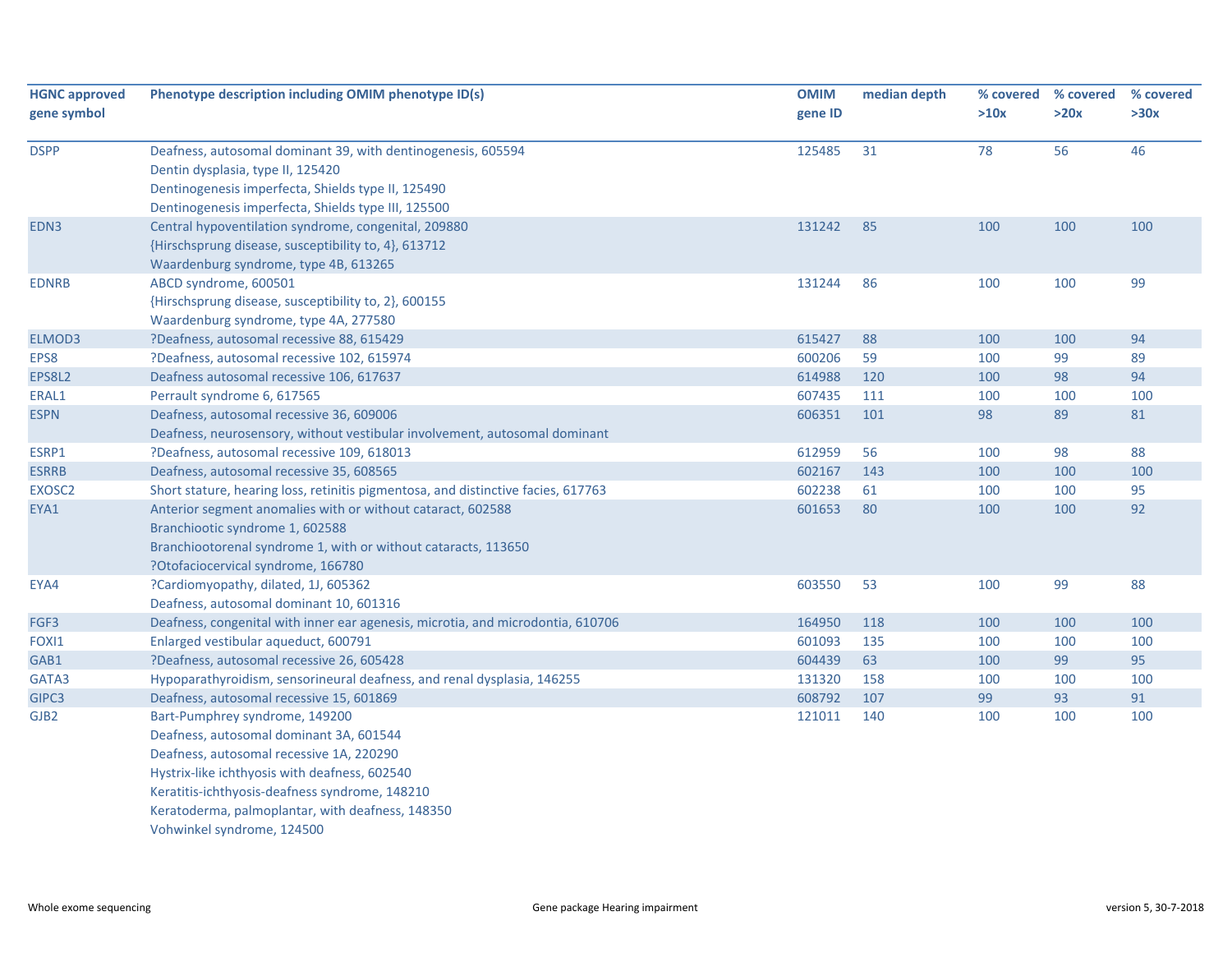| <b>HGNC approved</b><br>gene symbol | Phenotype description including OMIM phenotype ID(s)                                                                                                                                                                                    | <b>OMIM</b><br>gene ID | median depth | >10x | % covered % covered<br>>20x | % covered<br>>30x |
|-------------------------------------|-----------------------------------------------------------------------------------------------------------------------------------------------------------------------------------------------------------------------------------------|------------------------|--------------|------|-----------------------------|-------------------|
| GJB3                                | Deafness, autosomal dominant 2B, 612644<br>Deafness, autosomal dominant, with peripheral neuropathy<br>Deafness, autosomal recessive<br>Deafness, digenic, GJB2/GJB3, 220290<br>Erythrokeratodermia variabilis et progressiva 1, 133200 | 603324                 | 156          | 100  | 100                         | 100               |
| GJB6                                | Deafness, autosomal dominant 3B, 612643<br>Deafness, autosomal recessive 1B, 612645<br>Deafness, digenic GJB2/GJB6, 220290<br>Ectodermal dysplasia 2, Clouston type, 129500                                                             | 604418                 | 65           | 100  | 100                         | 96                |
| GPSM2                               | Chudley-McCullough syndrome, 604213                                                                                                                                                                                                     | 609245                 | 80           | 100  | 99                          | 93                |
| GRHL <sub>2</sub>                   | Corneal dystrophy, posterior polymorphous, 4, 618031<br>Deafness, autosomal dominant 28, 608641<br>Ectodermal dysplasia/short stature syndrome, 616029                                                                                  | 608576                 | 69           | 100  | 100                         | 96                |
| GRXCR1                              | Deafness, autosomal recessive 25, 613285                                                                                                                                                                                                | 613283                 | 80           | 100  | 100                         | 97                |
| <b>GRXCR2</b>                       | ?Deafness, autosomal recessive 101, 615837                                                                                                                                                                                              | 615762                 | 97           | 100  | 100                         | 100               |
| <b>GSDME</b>                        | Deafness, autosomal dominant 5, 600994                                                                                                                                                                                                  | 608798                 | 91           | 100  | 100                         | 99                |
| <b>HARS</b>                         | Charcot-Marie-Tooth disease, axonal, type 2W, 616625<br>Usher syndrome type 3B, 614504                                                                                                                                                  | 142810                 | 90           | 100  | 100                         | 98                |
| HARS2                               | ?Perrault syndrome 2, 614926                                                                                                                                                                                                            | 600783                 | 66           | 100  | 100                         | 97                |
| <b>HGF</b>                          | Deafness, autosomal recessive 39, 608265                                                                                                                                                                                                | 142409                 | 61           | 100  | 99                          | 93                |
| HOMER2                              | ?Deafness, autosomal dominant 68, 616707                                                                                                                                                                                                | 604799                 | 114          | 99   | 98                          | 98                |
| <b>HSD17B4</b>                      | D-bifunctional protein deficiency, 261515<br>Perrault syndrome 1, 233400                                                                                                                                                                | 601860                 | 54           | 100  | 96                          | 87                |
| <b>IFNLR1</b>                       | No OMIM phenotype                                                                                                                                                                                                                       | 607404                 | 84           | 100  | 95                          | 94                |
| ILDR1                               | Deafness, autosomal recessive 42, 609646                                                                                                                                                                                                | 609739                 | 89           | 100  | 98                          | 93                |
| <b>KARS</b>                         | ?Charcot-Marie-Tooth disease, recessive intermediate, B, 613641<br>Deafness, autosomal recessive 89, 613916                                                                                                                             | 601421                 | 117          | 100  | 100                         | 95                |
| KCNE1                               | Jervell and Lange-Nielsen syndrome 2, 612347<br>Long QT syndrome 5, 613695                                                                                                                                                              | 176261                 | 234          | 100  | 100                         | 100               |
| KCNJ10                              | Enlarged vestibular aqueduct, digenic, 600791<br>SESAME syndrome, 612780                                                                                                                                                                | 602208                 | 155          | 100  | 100                         | 100               |
| <b>KCNQ1</b>                        | Atrial fibrillation, familial, 3, 607554<br>Jervell and Lange-Nielsen syndrome, 220400<br>Long QT syndrome 1, 192500<br>{Long QT syndrome 1, acquired, susceptibility to}, 192500<br>Short QT syndrome 2, 609621                        | 607542                 | 155          | 96   | 93                          | 92                |
| <b>KCNQ4</b>                        | Deafness, autosomal dominant 2A, 600101                                                                                                                                                                                                 | 603537                 | 139          | 98   | 93                          | 89                |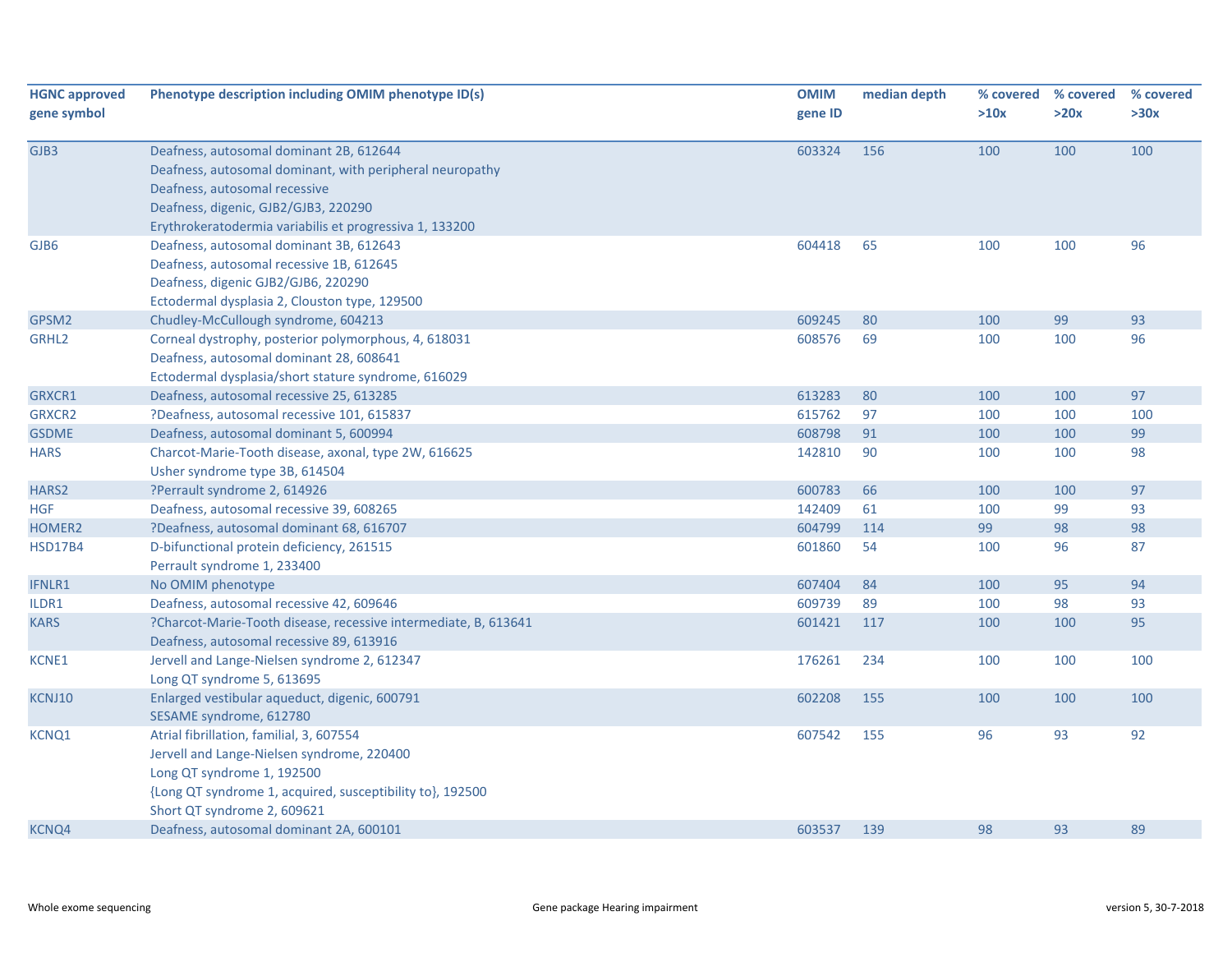| <b>HGNC approved</b> | Phenotype description including OMIM phenotype ID(s)                                                      | <b>OMIM</b> | median depth     | % covered | % covered | % covered |
|----------------------|-----------------------------------------------------------------------------------------------------------|-------------|------------------|-----------|-----------|-----------|
| gene symbol          |                                                                                                           | gene ID     |                  | >10x      | >20x      | >30x      |
| <b>KITLG</b>         | Deafness, autosomal dominant 69, unilateral or asymmetric, 616697                                         | 184745      | 72               | 100       | 100       | 91        |
|                      | Hyperpigmentation with or without hypopigmentation, 145250                                                |             |                  |           |           |           |
|                      | [Skin/hair/eye pigmentation 7, blond/brown hair], 611664                                                  |             |                  |           |           |           |
| LARS <sub>2</sub>    | ?Hydrops, lactic acidosis, and sideroblastic anemia, 617021                                               | 604544      | 68               | 100       | 100       | 99        |
|                      | Perrault syndrome 4, 615300                                                                               |             |                  |           |           |           |
| LHFPL5               | Deafness, autosomal recessive 67, 610265                                                                  | 609427      | 156              | 100       | 100       | 100       |
| LMX1A                | No OMIM phenotype                                                                                         | 600298      | 72               | 100       | 100       | 98        |
| LOXHD1               | Deafness, autosomal recessive 77, 613079                                                                  | 613072      | 106              | 100       | 100       | 98        |
| <b>LRTOMT</b>        | Deafness, autosomal recessive 63, 611451                                                                  | 612414      | 99               | 100       | 100       | 100       |
| MARVELD2             | Deafness, autosomal recessive 49, 610153                                                                  | 610572      | 76               | 100       | 100       | 96        |
| MCM <sub>2</sub>     | ?Deafness, autosomal dominant 70, 616968                                                                  | 116945      | 112              | 100       | 100       | 99        |
| <b>MET</b>           | ?Deafness, autosomal recessive 97, 616705                                                                 | 164860      | 55               | 100       | 99        | 91        |
|                      | Hepatocellular carcinoma, childhood type, somatic, 114550                                                 |             |                  |           |           |           |
|                      | {Osteofibrous dysplasia, susceptibility to}, 607278                                                       |             |                  |           |           |           |
|                      | Renal cell carcinoma, papillary, 1, familial and somatic, 605074                                          |             |                  |           |           |           |
| <b>MIR96</b>         | Deafness, autosomal dominant 50, 613074                                                                   | 611606      | No coverage data |           |           |           |
| <b>MITF</b>          | COMMAD syndrome, 617306                                                                                   | 156845      | 72               | 100       | 100       | 97        |
|                      | {Melanoma, cutaneous malignant, susceptibility to, 8}, 614456                                             |             |                  |           |           |           |
|                      | Tietz albinism-deafness syndrome, 103500                                                                  |             |                  |           |           |           |
|                      | Waardenburg syndrome, type 2A, 193510                                                                     |             |                  |           |           |           |
|                      | Waardenburg syndrome/ocular albinism, digenic, 103470                                                     |             |                  |           |           |           |
| MPZL <sub>2</sub>    | No OMIM phenotype                                                                                         | 604873      | 54               | 100       | 100       | 94        |
| MSRB3                | Deafness, autosomal recessive 74, 613718                                                                  | 613719      | 62               | 100       | 98        | 89        |
| MYH14                | Deafness, autosomal dominant 4A, 600652                                                                   | 608568      | 112              | 100       | 100       | 98        |
|                      | ?Peripheral neuropathy, myopathy, hoarseness, and hearing loss, 614369                                    |             |                  |           |           |           |
| MYH9                 | Deafness, autosomal dominant 17, 603622                                                                   | 160775      | 121              | 100       | 100       | 99        |
|                      | Macrothrombocytopenia and granulocyte inclusions with or without nephritis or sensorineural hearing loss, |             |                  |           |           |           |
|                      | 155100                                                                                                    |             |                  |           |           |           |
| <b>MYO15A</b>        | Deafness, autosomal recessive 3, 600316                                                                   | 602666      | 122              | 100       | 99        | 97        |
| MYO3A                | Deafness, autosomal recessive 30, 607101                                                                  | 606808      | 62               | 100       | 98        | 90        |
| MYO <sub>6</sub>     | Deafness, autosomal dominant 22, 606346                                                                   | 600970      | 71               | 100       | 98        | 89        |
|                      | Deafness, autosomal dominant 22, with hypertrophic cardiomyopathy, 606346                                 |             |                  |           |           |           |
|                      | Deafness, autosomal recessive 37, 607821                                                                  |             |                  |           |           |           |
| MYO7A                | Deafness, autosomal dominant 11, 601317                                                                   | 276903      | 105              | 100       | 100       | 99        |
|                      | Deafness, autosomal recessive 2, 600060                                                                   |             |                  |           |           |           |
|                      | Usher syndrome, type 1B, 276900                                                                           |             |                  |           |           |           |
| NARS <sub>2</sub>    | Combined oxidative phosphorylation deficiency 24, 616239                                                  | 612803      | 47               | 99        | 96        | 84        |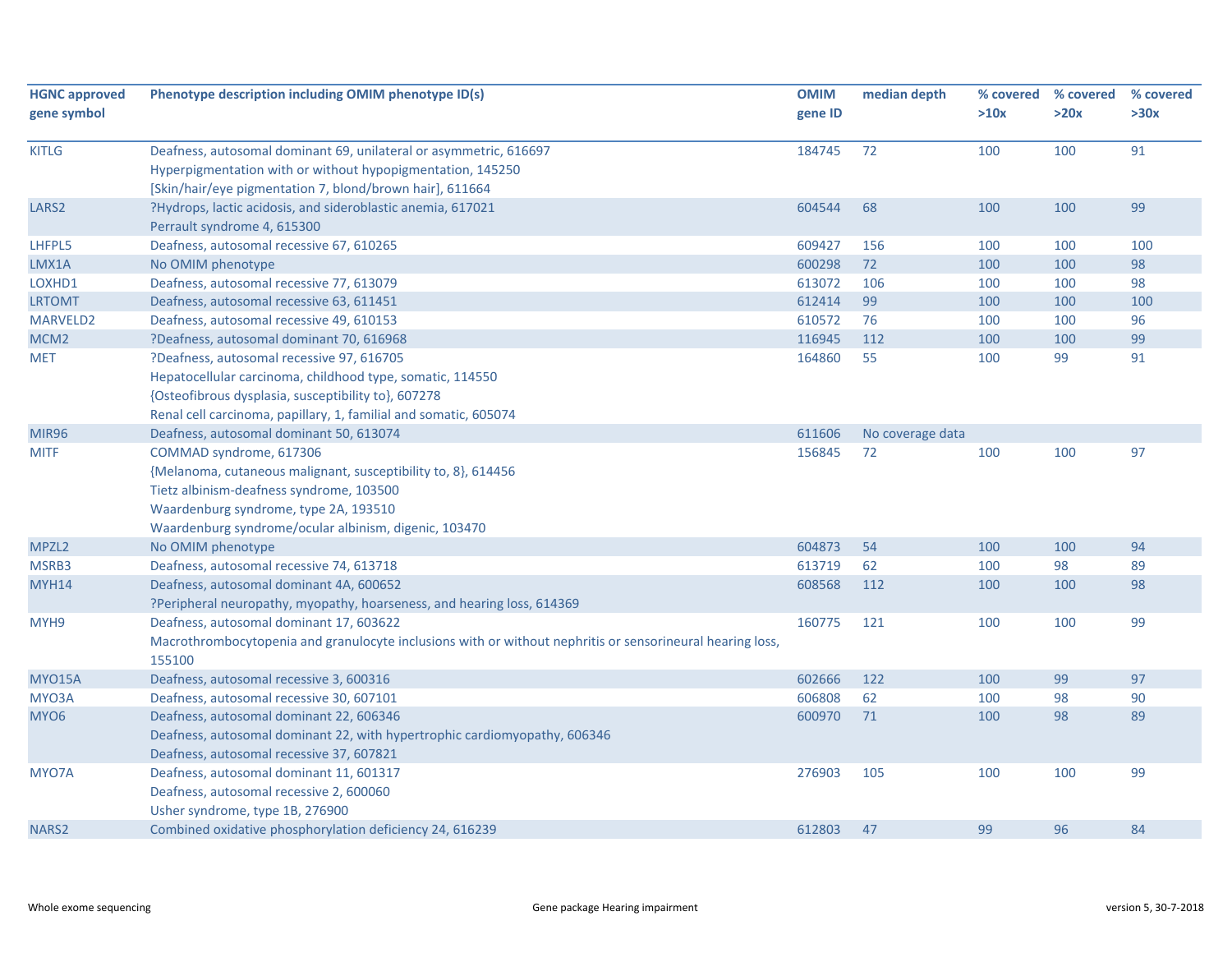| <b>HGNC approved</b><br>gene symbol | Phenotype description including OMIM phenotype ID(s)                                                                                                                                                                                 | <b>OMIM</b><br>gene ID | median depth | >10x | % covered % covered<br>>20x | % covered<br>>30x |
|-------------------------------------|--------------------------------------------------------------------------------------------------------------------------------------------------------------------------------------------------------------------------------------|------------------------|--------------|------|-----------------------------|-------------------|
| NLRP3                               | CINCA syndrome, 607115<br>Deafness, autosomal dominant 34, with or without inflammation, 617772<br>Familial cold inflammatory syndrome 1, 120100<br>Keratoendothelitis fugax hereditaria, 148200<br>Muckle-Wells syndrome, 191900    | 606416                 | 108          | 100  | 100                         | 100               |
| OPA1                                | Behr syndrome, 210000<br>{Glaucoma, normal tension, susceptibility to}, 606657<br>?Mitochondrial DNA depletion syndrome 14 (encephalocardiomyopathic type), 616896<br>Optic atrophy 1, 165500<br>Optic atrophy plus syndrome, 125250 | 605290                 | 53           | 100  | 96                          | 83                |
| OSBPL2                              | Deafness, autosomal dominant 67, 616340                                                                                                                                                                                              | 606731                 | 95           | 100  | 100                         | 99                |
| <b>OTOA</b>                         | Deafness, autosomal recessive 22, 607039                                                                                                                                                                                             | 607038                 | 92           | 100  | 100                         | 96                |
| <b>OTOF</b>                         | Auditory neuropathy, autosomal recessive, 1, 601071<br>Deafness, autosomal recessive 9, 601071                                                                                                                                       | 603681                 | 107          | 100  | 100                         | 100               |
| <b>OTOG</b>                         | Deafness, autosomal recessive 18B, 614945                                                                                                                                                                                            | 604487                 | 112          | 100  | 100                         | 99                |
| <b>OTOGL</b>                        | Deafness, autosomal recessive 84B, 614944                                                                                                                                                                                            | 614925                 | 65           | 100  | 98                          | 89                |
| P2RX2                               | Deafness, autosomal dominant 41, 608224                                                                                                                                                                                              | 600844                 | 119          | 100  | 100                         | 100               |
| PAX3                                | Craniofacial-deafness-hand syndrome, 122880<br>Rhabdomyosarcoma 2, alveolar, 268220<br>Waardenburg syndrome, type 1, 193500<br>Waardenburg syndrome, type 3, 148820                                                                  | 606597                 | 94           | 100  | 100                         | 100               |
| PCDH15                              | Deafness, autosomal recessive 23, 609533<br>Usher syndrome, type 1D/F digenic, 601067<br>Usher syndrome, type 1F, 602083                                                                                                             | 605514                 | 60           | 100  | 98                          | 89                |
| PDE1C                               | No OMIM phenotype                                                                                                                                                                                                                    | 602987                 | 55           | 100  | 96                          | 86                |
| PDZD7                               | Deafness, autosomal recessive 57, 618003<br>{Retinal disease in Usher syndrome type IIA, modifier of}, 276901<br>Usher syndrome, type IIC, GPR98/PDZD7 digenic, 605472                                                               | 612971                 | 82           | 100  | 100                         | 98                |
| <b>PET100</b>                       | Mitochondrial complex IV deficiency, 220110                                                                                                                                                                                          | 614770                 | 70           | 99   | 66                          | 66                |
| PEX1                                | Heimler syndrome 1, 234580<br>Peroxisome biogenesis disorder 1A (Zellweger), 214100<br>Peroxisome biogenesis disorder 1B (NALD/IRD), 601539                                                                                          | 602136                 | 52           | 100  | 98                          | 90                |
| PEX <sub>6</sub>                    | Heimler syndrome 2, 616617<br>Peroxisome biogenesis disorder 4A (Zellweger), 614862<br>Peroxisome biogenesis disorder 4B, 614863                                                                                                     | 601498                 | 97           | 100  | 100                         | 96                |
| <b>PJVK</b>                         | Deafness, autosomal recessive 59, 610220                                                                                                                                                                                             | 610219                 | 82           | 100  | 100                         | 96                |
| PNPT1                               | Combined oxidative phosphorylation deficiency 13, 614932<br>Deafness, autosomal recessive 70, 614934                                                                                                                                 | 610316                 | 51           | 100  | 95                          | 74                |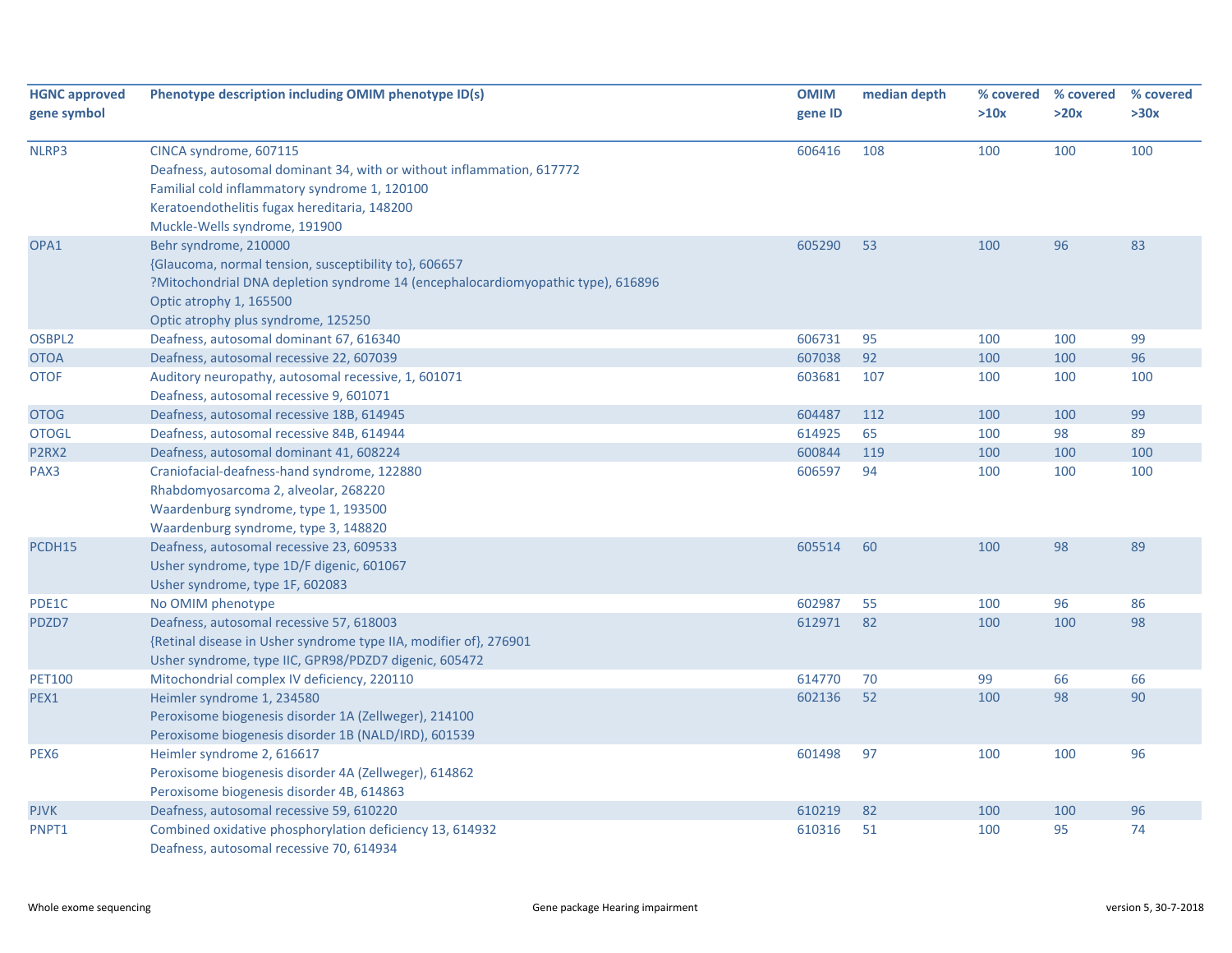| <b>HGNC approved</b> | Phenotype description including OMIM phenotype ID(s)                          | <b>OMIM</b> | median depth | % covered | % covered | % covered |
|----------------------|-------------------------------------------------------------------------------|-------------|--------------|-----------|-----------|-----------|
| gene symbol          |                                                                               | gene ID     |              | >10x      | >20x      | >30x      |
|                      |                                                                               |             |              |           |           |           |
| POU3F4               | Deafness, X-linked 2, 304400                                                  | 300039      | 97           | 100       | 100       | 100       |
| POU4F3               | Deafness, autosomal dominant 15, 602459                                       | 602460      | 205          | 100       | 100       | 100       |
| PPIP5K2              | No OMIM phenotype                                                             | 611648      | 40           | 99        | 90        | $70\,$    |
| <b>PRKCB</b>         | No OMIM phenotype                                                             | 176970      | 64           | 100       | 100       | 98        |
| PRPS1                | Arts syndrome, 301835                                                         | 311850      | 44           | 100       | 96        | 81        |
|                      | Charcot-Marie-Tooth disease, X-linked recessive, 5, 311070                    |             |              |           |           |           |
|                      | Deafness, X-linked 1, 304500, X-linked                                        |             |              |           |           |           |
|                      | Gout, PRPS-related, 300661                                                    |             |              |           |           |           |
|                      | Phosphoribosylpyrophosphate synthetase superactivity, 300661                  |             |              |           |           |           |
| <b>PTPRQ</b>         | Deafness, autosomal dominant 73, 617663                                       | 603317      | 69           | 100       | 98        | 91        |
|                      | Deafness, autosomal recessive 84A, 613391                                     |             |              |           |           |           |
| RAI1                 | Smith-Magenis syndrome, 182290                                                | 607642      | 167          | 100       | 100       | 100       |
| <b>RDX</b>           | Deafness, autosomal recessive 24, 611022                                      | 179410      | 47           | 100       | 89        | 72        |
| <b>RIPOR2</b>        | ?Deafness, autosomal recessive 104, 616515                                    | 611410      | 67           | 100       | 100       | 95        |
| ROR1                 | ?Deafness, autosomal recessive 108, 617654                                    | 602336      | 72           | 98        | 96        | 95        |
| <b>S1PR2</b>         | Deafness, autosomal recessive 68, 610419                                      | 605111      | 142          | 100       | 100       | 100       |
| <b>SERPINB6</b>      | ?Deafness, autosomal recessive 91, 613453                                     | 173321      | 82           | 100       | 100       | 94        |
| SIX1                 | Branchiootic syndrome 3, 608389                                               | 601205      | 115          | 100       | 100       | 99        |
|                      | Deafness, autosomal dominant 23, 605192                                       |             |              |           |           |           |
| SIX <sub>5</sub>     | Branchiootorenal syndrome 2, 610896                                           | 600963      | 76           | 100       | 96        | 88        |
| <b>SLC17A8</b>       | Deafness, autosomal dominant 25, 605583                                       | 607557      | 56           | 100       | 100       | 96        |
| <b>SLC22A4</b>       | {Rheumatoid arthritis, susceptibility to}, 180300                             | 604190      | 89           | 100       | 99        | 94        |
| <b>SLC26A4</b>       | Deafness, autosomal recessive 4, with enlarged vestibular aqueduct, 600791    | 605646      | 60           | 100       | 99        | 87        |
|                      | Pendred syndrome, 274600                                                      |             |              |           |           |           |
| <b>SLC26A5</b>       | ?Deafness, autosomal recessive 61, 613865                                     | 604943      | 51           | 100       | 99        | 89        |
| <b>SLC33A1</b>       | Congenital cataracts, hearing loss, and neurodegeneration, 614482             | 603690      | 60           | 100       | 96        | 81        |
|                      | Spastic paraplegia 42, autosomal dominant, 612539                             |             |              |           |           |           |
| SLC44A4              | ?Deafness, autosomal dominant 72, 617606                                      | 606107      | 83           | 100       | 100       | 99        |
| <b>SLC52A2</b>       | Brown-Vialetto-Van Laere syndrome 2, 614707                                   | 607882      | 166          | 100       | 100       | 100       |
| SLITRK6              | Deafness and myopia, 221200                                                   | 609681      | 62           | 100       | 100       | 97        |
| <b>SMPX</b>          | Deafness, X-linked 4, 300066                                                  | 300226      | 43           | 100       | 100       | 75        |
| SNAI <sub>2</sub>    | Piebaldism, 172800                                                            | 602150      | 56           | 100       | 100       | 100       |
|                      | Waardenburg syndrome, type 2D, 608890                                         |             |              |           |           |           |
| <b>SOX10</b>         | PCWH syndrome, 609136                                                         | 602229      | 67           | 100       | 96        | 86        |
|                      | Waardenburg syndrome, type 2E, with or without neurologic involvement, 611584 |             |              |           |           |           |
|                      | Waardenburg syndrome, type 4C, 613266                                         |             |              |           |           |           |
| SPATA5               | Epilepsy, hearing loss, and mental retardation syndrome, 616577               | 613940      | 59           | 100       | 99        | 92        |
| <b>STRC</b>          | Deafness, autosomal recessive 16, 603720                                      | 606440      | 158          | 100       | 100       | 99        |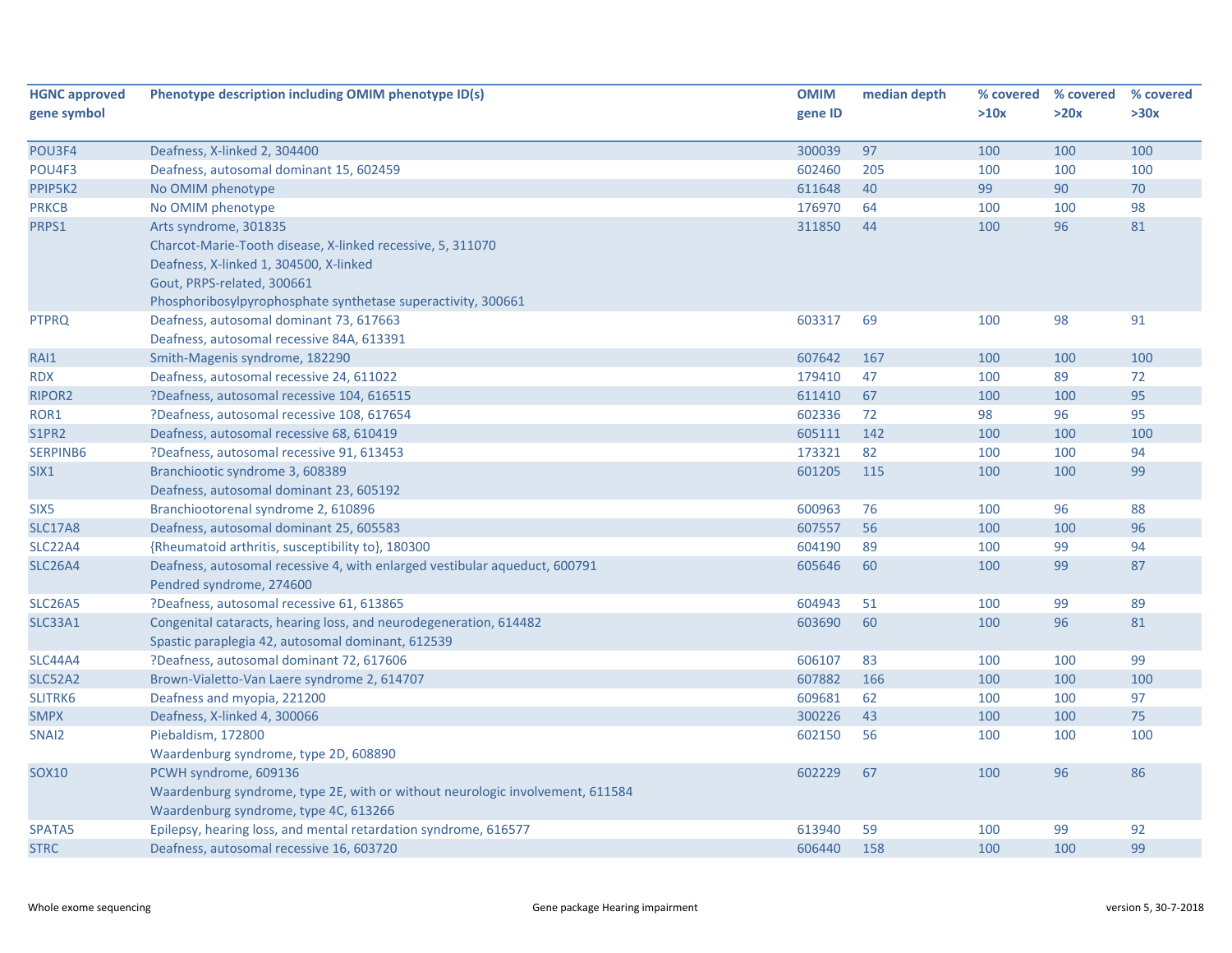| <b>HGNC approved</b> | Phenotype description including OMIM phenotype ID(s)                                                | <b>OMIM</b> | median depth | % covered | % covered | % covered |
|----------------------|-----------------------------------------------------------------------------------------------------|-------------|--------------|-----------|-----------|-----------|
| gene symbol          |                                                                                                     | gene ID     |              | >10x      | >20x      | >30x      |
| SYNE4                | Deafness, autosomal recessive 76, 615540                                                            | 615535      | 107          | 100       | 100       | 100       |
| <b>TBC1D24</b>       | DOORS syndrome, 220500                                                                              | 613577      | 147          | 100       | 100       | 99        |
|                      | Deafness, autosomal recessive 86, 614617                                                            |             |              |           |           |           |
|                      | Deafness, autosomal dominant 65, 616044                                                             |             |              |           |           |           |
|                      | Epileptic encephalopathy, early infantile, 16, 615338                                               |             |              |           |           |           |
|                      | Myoclonic epilepsy, infantile, familial, 605021                                                     |             |              |           |           |           |
| <b>TECTA</b>         | Deafness, autosomal dominant 8/12, 601543                                                           | 602574      | 115          | 100       | 100       | 97        |
|                      | Deafness, autosomal recessive 21, 603629                                                            |             |              |           |           |           |
| <b>TIMM8A</b>        | Mohr-Tranebjaerg syndrome, 304700                                                                   | 300356      | 131          | 100       | 100       | 100       |
| TJP2                 | Cholestasis, progressive familial intrahepatic 4, 615878                                            | 607709      | 75           | 100       | 100       | 97        |
|                      | Hypercholanemia, familial, 607748                                                                   |             |              |           |           |           |
| TMC1                 | Deafness, autosomal dominant 36, 606705                                                             | 606706      | 51           | 100       | 98        | 88        |
|                      | Deafness, autosomal recessive 7, 600974                                                             |             |              |           |           |           |
| <b>TMEM132E</b>      | No OMIM phenotype                                                                                   | 616178      | 110          | 100       | 99        | 96        |
| <b>TMIE</b>          | Deafness, autosomal recessive 6, 600971                                                             | 607237      | 77           | 100       | 99        | 99        |
| <b>TMPRSS3</b>       | Deafness, autosomal recessive 8/10, 601072                                                          | 605511      | 67           | 100       | 100       | 96        |
| TMTC2                | No OMIM phenotype                                                                                   | 615856      | 68           | 100       | 99        | 96        |
| <b>TNC</b>           | Deafness, autosomal dominant 56, 615629                                                             | 187380      | 98           | 100       | 99        | 97        |
| <b>TPRN</b>          | Deafness, autosomal recessive 79, 613307                                                            | 613354      | 100          | 91        | 85        | 78        |
| <b>TRIOBP</b>        | Deafness, autosomal recessive 28, 609823                                                            | 609761      | 143          | 100       | 99        | 97        |
| <b>TSPEAR</b>        | ?Deafness, autosomal recessive 98, 614861                                                           | 612920      | 102          | 100       | 100       | 100       |
| <b>TWNK</b>          | Mitochondrial DNA depletion syndrome 7 (hepatocerebral type), 271245<br>Perrault syndrome 5, 616138 | 606075      | 130          | 100       | 100       | 100       |
|                      | Progressive external ophthalmoplegia with mitochondrial DNA deletions, autosomal dominant 3, 609286 |             |              |           |           |           |
| <b>TYR</b>           | Albinism, oculocutaneous, type IA, 203100                                                           | 606933      | 77           | 100       | 100       | 96        |
|                      | Albinism, oculocutaneous, type IB, 606952                                                           |             |              |           |           |           |
|                      | {Melanoma, cutaneous malignant, susceptibility to, 8}, 601800                                       |             |              |           |           |           |
|                      | [Skin/hair/eye pigmentation 3, blue/green eyes], 601800                                             |             |              |           |           |           |
|                      | [Skin/hair/eye pigmentation 3, light/dark/freckling skin], 601800                                   |             |              |           |           |           |
|                      | Waardenburg syndrome/albinism, digenic, 103470                                                      |             |              |           |           |           |
| USH1C                | Deafness, autosomal recessive 18A, 602092                                                           | 605242      | 71           | 100       | 95        | 86        |
|                      | Usher syndrome, type 1C, 276904                                                                     |             |              |           |           |           |
| USH1G                | Usher syndrome, type 1G, 606943                                                                     | 607696      | 181          | 100       | 100       | 100       |
| USH <sub>2</sub> A   | Retinitis pigmentosa 39, 613809                                                                     | 608400      | 70           | 100       | 99        | 96        |
|                      | Usher syndrome, type 2A, 276901                                                                     |             |              |           |           |           |
| WBP2                 | Deafness, autosomal recessive 107, 617639                                                           | 606962      | 58           | 100       | 96        | 88        |